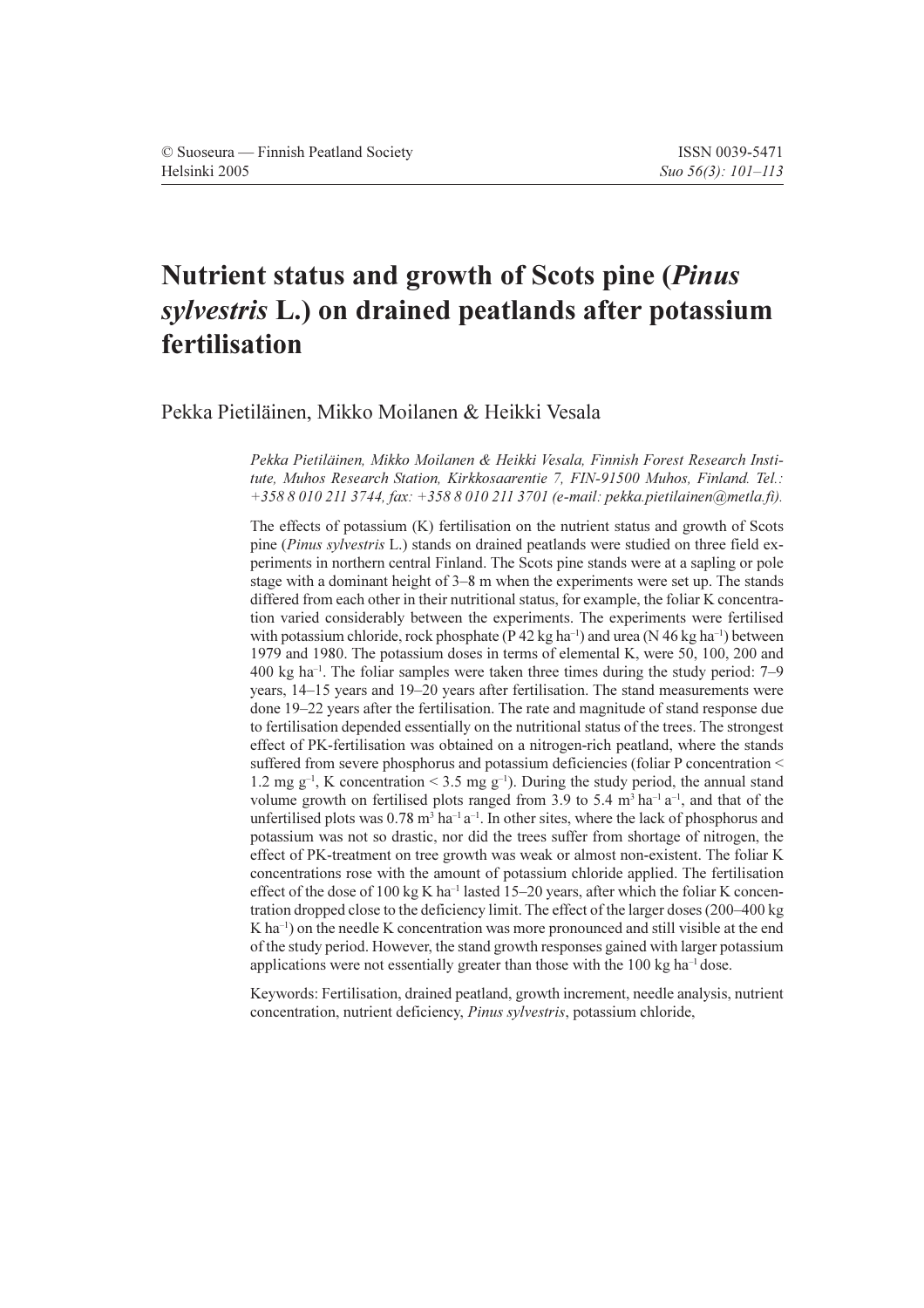### Introduction

The peat of drained peatlands generally contains only small amounts of mineral nutrients, e.g. phosphorus and potassium (Paavilainen 1980, Kaunisto & Paavilainen 1988, Kaunisto & Moilanen 1998). Especially the amounts of potassium may become too small in the root laver to meet the requirements of the trees. Already during the first stand rotation  $(80-100 \text{ years})$ , substantial amounts of the potassium reserves from the substrate are bound into the trees (Kaunisto & Paavilainen 1988, Finér 1992, Laiho & Laine 1994). Thus, tree growth on drained peatlands may often be restricted by a shortage of phosphorus and potassium (Kaunisto 1982, 1987, Kaunisto & Tukeva 1984, Moilanen & Issakainen 1990, Kaunisto 1992, Moilanen 1993, Silfverberg & Hartman 1999). On the other hand, Westman and Laiho (2003) showed that the nutrient resources in the soil did not decrease as the drainage area aged.

On ombro-oligotrophic sites, also nitrogen limits the growth of trees, at least in the climatic conditions of northern Finland (Kaunisto 1977, Kaunisto & Paavilainen 1977, Kaunisto 1982, Moilanen & Issakainen 1990, Moilanen 1993, Pietiläinen & Kaunisto 2003). E.g. Kaunisto and Pietiläinen (2003) found that in a climatic region where the annual temperature sum was on average 850 d.d., nitrogen was still the limiting factor for tree growth as late as 30 years after basic fertilisation and 20 years after refertilisation.

Potassium deficiencies are most common on originally wet meso-oligotrophic thick-peated peatlands (Kaunisto & Tukeva 1984, Kaunisto & Paavilainen 1988, Kaunisto 1989, 1992, Moilanen et al. 1996). The potassium both in the soil solution as well as in humus colloids exists freely or only weakly bound to the cation exchange sites. Therefore, it is easily available to trees, but as a mobile element it also leaches easily (Ahti 1983, Malcolm & Cuttle 1983, Wells & Williams 1996). Severe shortage of potassium may cause leader dieback and even death of trees on drained peatlands (Kaunisto & Tukeva 1984).

Nutrient deficiencies and imbalances can be amended with fertilisation (Kaunisto 1972, Kaunisto & Paavilainen 1977, Kaunisto 1982, Kaunisto & Tukeva 1984, Moilanen 1993, Kaunisto et al. 1993). In practical peatland forestry, potassium has been applied as water-soluble potassium chloride together with water-insoluble rockphosphate (= PK treatment). The fertilisation effect of the used phosphorus rate (P45)  $kg$  ha<sup>-1</sup>) on tree growth and nutrient status lasts at least over 30 years (Moilanen 1993, Silfverberg & Hartman 1999, Pietiläinen & Kaunisto 2003). The duration of the effect of potassium chloride with the rate  $100 \text{ kg}$  ha<sup>-1</sup> (recommended in forest fertilisation practise) is shorter, only 10 to 20 years on nitrogen-rich sites (Kaunisto 1989, 1992, Kaunisto et al. 1999, Rautjärvi et al. 2004). The reason for the short effect is probably the higher leaching losses of potassium compared with those of phosphorus fertilisers (Ahti 1983, Kaunisto  $1992$ ).

Presently the practical peatland forestry recommends remedial fertilisation, which increases the growth of trees by improving the nutrient status of the soil. The degenerating development of the stand, caused by the imbalanced nutritional state of the soil, has to be recovered by adding the specific nutrient or nutrients to overcome the shortages which are limiting stand growth. The fertilisation requirement, dose and composition have to be determined by the prevailing deficiency symptoms, growth disturbances and foliar analyses.

In the previous fertilisation studies, the results on the effects of potassium doses on Scots pine growth have been partly contradictory. Kaunisto (1992) showed that most of the water-soluble fertiliser potassium chloride, when applied in large amounts, could not be used by trees. By contrast, Moilanen (1993) found that by increasing the dose the fertilisation reaction in the stand increased.

In this study, we aim to clarify the long-term role of potassium fertilisation on the foliar K status and growth of Scots pine on drained peatlands. We also compare the duration of the response of the potassium fertilisation on the foliar potassium concentration with that of phosphorus fertilisation. We hypothesise that the response of fertilisation depends on the site type and the nutritional status of the trees, as well as on the fertiliser dose.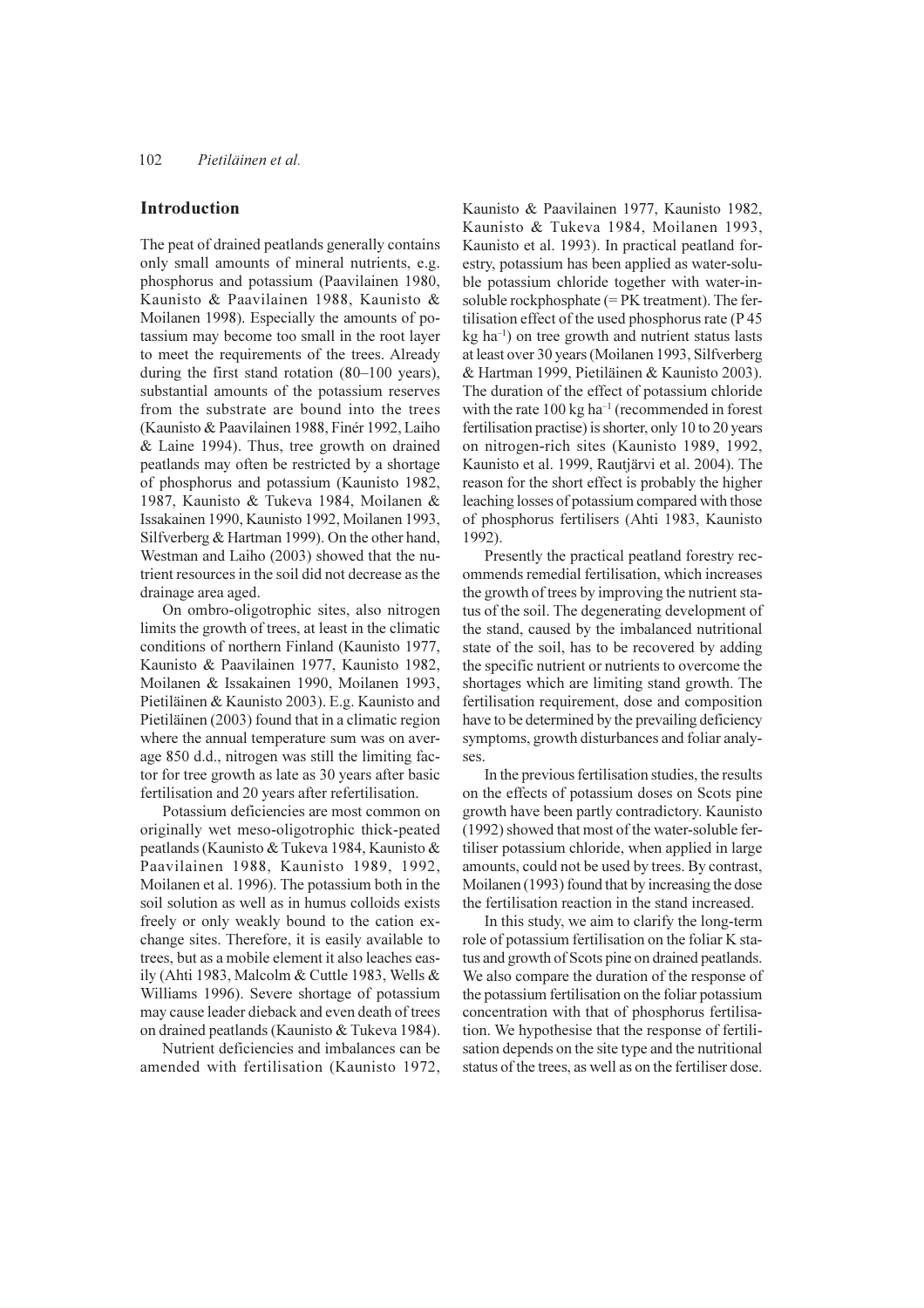### **Material and methods**

# **Experiments**

The three field experiments studied were located in Sievi (63° 53' N; 24° 26' I), Muhos (64° 52' N;  $26^{\circ}06'$  I) and Rovaniemi (66 $^{\circ}28'$  N:  $26^{\circ}40'$  I), in the northern boreal coniferous forest zone in northern central Finland. The experiments were established between 1979 and 1980 on pine peatlands drained in 1935, 1939 and 1961 (Table 1). Ditch spacing varied between 20 and 25 m. The site fertility ranged from tall-sedge pine fen to herb-rich birch-pine fen (site classification according to Laine and Vasander 1996). The peat thickness varied from 50 cm to over 100 cm.

The stands were naturally born and at a sapling or pole stage when the experiments were set up, with a dominant height of 3–8 m. The dominant tree species was Scots pine with a mixture (less than 15% of stem volume) of pubescent birch (Betula pubescens Ehrh.) and Norway spruce (*Picea abies* (L.) Karst). The stands differed from each other in their nutritional status. Visible potassium deficiency symptoms, yellow or yellowish needles (Reinikainen et al. 1998) were seen in experiment 1 (Sievi) distinctly and in experiment 2 (Muhos) weakly, whereas in experiment 3 (Rovaniemi) the trees showed no visible symptoms of nutrient deficiency.

The fertilisers — rock phosphate, potassium chloride and urea were spread in 1979–1980. The phosphorus dose was equivalent to that of the present recommendation in forest fertilisation practise in Finland (Paavilainen and Päivänen 1995) (Table 2), but the nitrogen dose was only a half of the recommendation. The potassium doses were 50 (K<sub>50</sub>), 100 (K<sub>100</sub>), 200 (K<sub>200</sub>) and 400 kg  $ha^{-1}(K_{400})$  (300 kg  $ha^{-1}$  in Muhos) as elemental potassium. Moreover, a micronutrient mixture containing boron, copper and manganese was used in Sievi and Muhos. Rovaniemi was fertilised in 1969 as a whole (including control plots) with a PK fertiliser, before the potassium rate experiment was set up. An additional remedial drainage was included in the treatment.

The experimental layout followed the randomised block design with three or four replications. Unfertilised plots were included in each of the experiments as one treatment. The size of the experimental plots varied from 0.05 to 0.09 ha

### Sampling, measurements, and chemical analyses

To determine the site fertility of the experiments. peat samples were collected from the unfertilised plots in autumn 1988. One composite sample consisted of five sub-samples from the surface peat layer (0-10 cm), which were distributed uniformly over the plot, excluding a 5 meters wide edge area. The samples were put into plastic bags and stored at  $-21$  °C. After thawing, the living vegetation and the undecomposed plant material in the peat cores was discarded from the analyses. The peat samples were dried at 70 °C for 48 hours and weighed, and the total nitrogen con-

Table 1. Basic information on the experiments at the time of the establishment in 1979–80. Taulukko 1. Kokeiden perustamisajankohdan yleistietoja.

| Experiment<br>(number, name) | Coordinates<br>(N, E)                    | Altitude<br>(m a.s.l.) | Temp.<br>sum<br>(d.d) | Site<br>type $\frac{1}{2}$ | Peat<br>thickness<br>(m) | Years of<br>ditching | Stand<br>volume<br>$(m^3ha^{-1})$ |
|------------------------------|------------------------------------------|------------------------|-----------------------|----------------------------|--------------------------|----------------------|-----------------------------------|
| 1. Sievi 9/79                | $63°53$ ; 24 ° 26'                       | 110                    | 1032                  | RhSR                       | 0.7                      | 1935, 1980           | 8                                 |
| 2. Muhos 164                 | $64°52$ ': 26 ° 06'                      | 71                     | 1023                  | <b>VSR</b>                 | $0.5 - 0.7$              | 1939, 1979           | 16                                |
| 3. Rovaniemi 1/80            | $66^{\circ}28$ : 26 $^{\circ}40^{\circ}$ | 180                    | 860                   | VSR                        | >1.0                     | 1961, 1980           | 29                                |

<sup>1)</sup> Original site type in pristine stage according to Laine and Vasander 1996; RhSR = herb-rich birch-pine fen, VSR = tallsedge pine fen.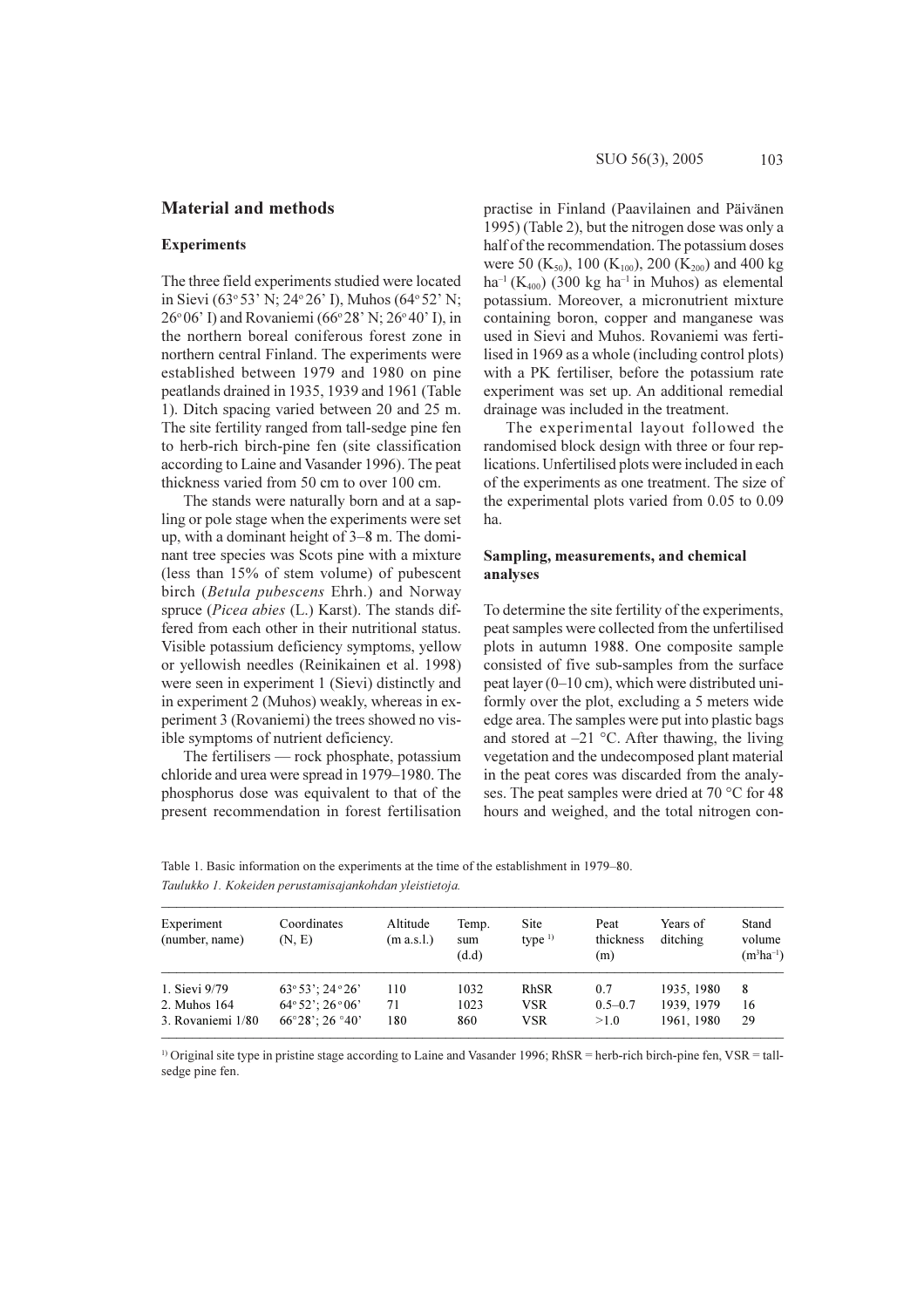#### 104 Pietiläinen et al

centration was determined by the Kjeldahl method (Halonen et al. 1983). In the surface peat, the nitrogen concentrations (of dry matter) were 2.0% (Sievi), 2.3% (Muhos) and 1.7% (Rovaniemi).

The Scots pine needles were sampled three times during the study period:  $7-9$  years,  $14-15$ years and 19–20 years after the fertilisation, depending on the experiment. Current needles were sampled in the winter (February–April) from six dominant trees per plot from the sun-exposed upper whorls of the tree crowns. Branches with current needles were put into plastic bags and kept frozen at  $-20$  °C until the analyses. Needles were thawed and dried at 60 °C. The dry mass was determined after drying at 105 °C for 24 hours. The nitrogen concentrations of the needle samples were determined using the Kjeldahl method as outlined by Halonen et al. (1983). After dry combustion and dissolving the ash in hydrochloric acid, potassium concentrations were determined using an atomic absorption spectrophotometer (Hitachi 100-40). The concentrations of boron were determined using the azomethine-H method, and that of phosphorus using the vanadomolybdate method with a spectrophotometer (Shimadzu UV-2401 PC) as outlined by Halonen et al. (1983).

The stand measurements were done 19–22 vears after the fertilisation in 2000–2001. The measurements were carried out on one circular (radius  $10-11$  m) sub-sample plot (Muhos, Rovaniemi) or within a rectangular sample plot (Sievi), with a minimum distance of 5 metres from the edge of the fertilisation plot. In the subsample plots, all of the trees were counted by the species and the breast-height diameter class (at 1.3 m, with the minimum diameter class 5 cm). Furthermore, the height (dm) and the diameter at breast height (d1.3, mm) were measured from 20-25 randomly chosen pine sample trees in each plot. The height increment measurements of these sample trees were focused on five-year periods before and after the fertilisation. Increment cores

Table 2. The treatments, used fertilisers, doses, and nutrient amounts applied in 1979–80. Nu = Urea (N 46%), Prf = rock phosphate (P 14%), KCl = potassium chloride (K 50%). Exp. 1 = Sievi; Exp. 2 = Muhos; Exp. 3 = Rovaniemi. Taulukko 2. Lannoituskäsittelyt, käytetyt lannoitteet, annostukset ja käytetyt ravinnemäärät alkuaineina. Nu = Urea, Prf

= raakafosfaatti, KCl = kaliumkloridi (kalisuola). Koe 1 = Sievi; Koe 2 = Muhos; Koe 3 = Rovaniemi.

|                |              | Nutrients applied as elements, kg ha <sup>-1</sup> |    |    |     |                          |     |     |  |
|----------------|--------------|----------------------------------------------------|----|----|-----|--------------------------|-----|-----|--|
| Exp.           | Treatment    | K                                                  | P  | N  | Ca  | Mn                       | Cu  | B   |  |
| 1              | Control      |                                                    | -  | ٠  |     | -                        | -   |     |  |
| 1 <sup>a</sup> | $Nu+Prf+KC$  | 50                                                 | 42 | 46 | 104 | 10                       | 2.5 | 2.1 |  |
| 1 <sup>a</sup> | Nu+Prf+KCl   | 100                                                | 42 | 46 | 104 | 10                       | 2.5 | 2.1 |  |
| 1 <sup>a</sup> | Nu+Prf+KCl   | 200                                                | 42 | 46 | 104 | 10                       | 2.5 | 2.1 |  |
| 1 <sup>a</sup> | Nu+Prf+KCl   | 400                                                | 42 | 46 | 104 | 10                       | 2.5 | 2.1 |  |
| $\overline{2}$ | Control      |                                                    |    |    |     |                          |     |     |  |
| $2^{a)}$       | Nu+Prf+KCl   | 50                                                 | 42 | 46 | 104 | 10                       | 2.5 | 2.1 |  |
| $2^{a}$        | $Nu+Prf+KC1$ | 100                                                | 42 | 46 | 104 | 10                       | 2.5 | 2.1 |  |
| $2^{a}$        | $Nu+Prf+KC1$ | 200                                                | 42 | 46 | 104 | 10                       | 2.5 | 2.1 |  |
| $2^{a}$        | $Nu+Prf+KC1$ | 300                                                | 42 | 46 | 104 | 10                       | 2.5 | 2.1 |  |
| 3 <sup>b</sup> | Control      |                                                    |    |    |     |                          |     |     |  |
| 3 <sup>b</sup> | $Nu+Prf+KC1$ | 50                                                 | 42 |    | 104 | $\overline{\phantom{0}}$ |     |     |  |
| 3 <sup>b</sup> | Nu+Prf+KCl   | 100                                                | 42 |    | 104 |                          |     |     |  |
| 3 <sup>b</sup> | $Nu+Prf+KC1$ | 200                                                | 42 |    | 104 | $\overline{\phantom{a}}$ |     |     |  |
| 3 <sup>b</sup> | Nu+Prf+KCl   | 400                                                | 42 |    | 104 |                          |     |     |  |

a) Additionally, each plot — apart from control — was fertilised at the same time with borate fertilizer (B 14%) 15 kg ha<sup>-1</sup>, copper sulphate (Cu 25%) 15 kg ha<sup>-1</sup> and manganese sulphate (Mn 26%) 40 kg ha<sup>-1</sup>. <sup>b)</sup> The whole study area — including the control plots — was fertilized with PK fertilizer for peatlands (P 10%, K 15%, Ca 30%) 400 kg ha<sup>-1</sup> in 1969.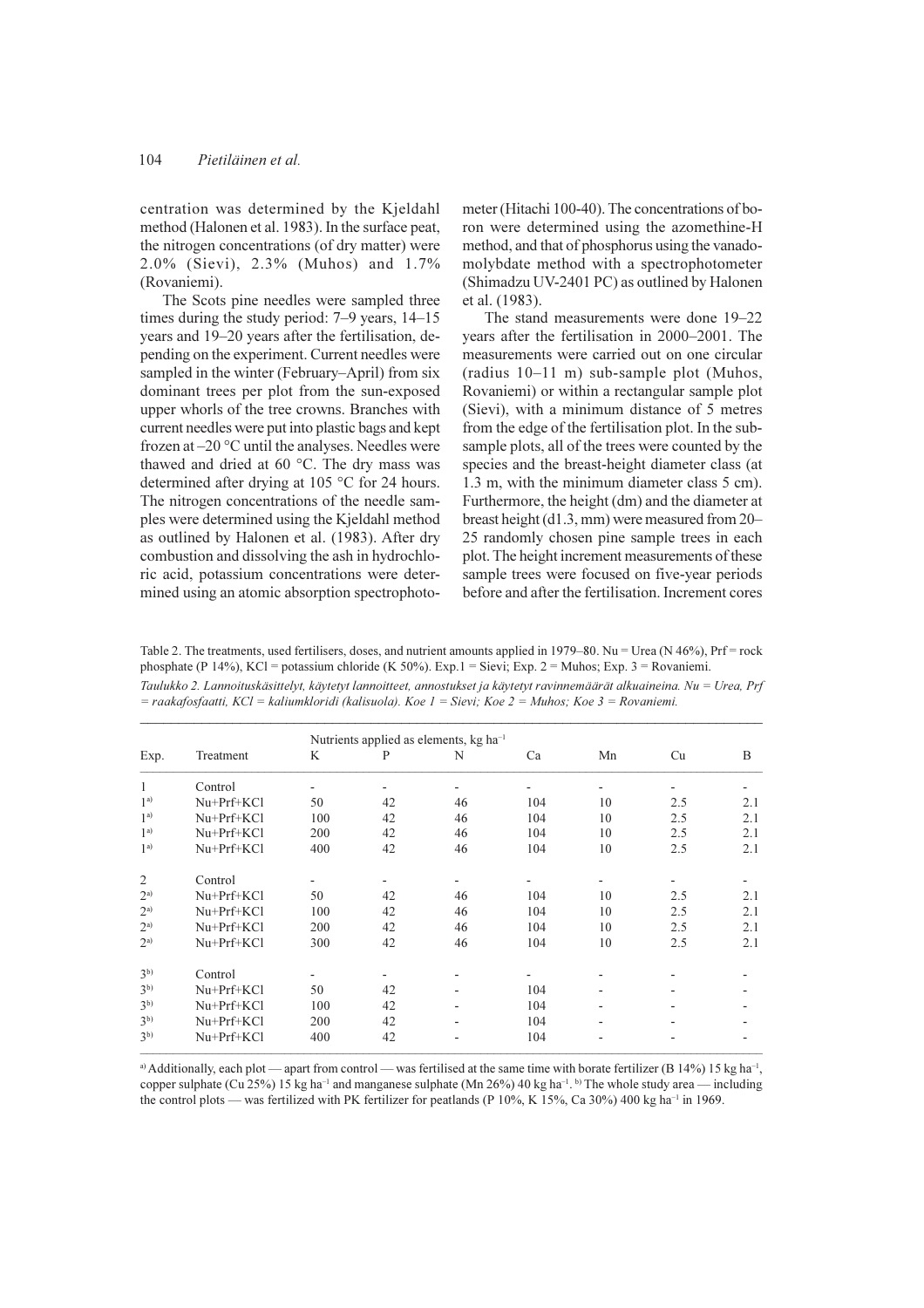were taken at breast height from the sample trees to determine the development of annual radial growth, with the accuracy of 0.01 mm. The tree stand volume was calculated with the taper curve and volume functions for Scots pine (Laasasenaho 1982).

The two-way analyses of variance was performed for all of the stand growth data, including (i) three experiments and (ii) all of the fertilisation treatments with varying potassium doses, as well as a control for each year following the fertilisation. Moreover, a one-way analysis of variance, with the one-year absolute periodic volume growth as the response variable, was carried out separately in each experiment. The statistical significance of the differences between the treatments versus unfertilised control was studied using Tukey's paired t-test.

A repeated measures ANOVA model was applied to test the effect of fertilisation treatment on nutrient concentrations 7–9, 14–15 and 19– 20 years after the fertilisation. A two-way analysis of variance was also applied to evaluate the foliar nutrient concentrations at the different sampling dates.

### **Results**

# **Foliar nutrient concentrations**

The effect of fertilisation on the nutrient concentrations was rather similar in all three experiments (Table 3). However, sig1nificant ( $p < 0.05$ ) interactions between treatment and experiment were observed with phosphorus (19–20 years after application), potassium (14–15 years after application) and boron (Table 4). Therefore, the results for nutrient concentrations are presented by experiment.

In Scots pine needles, the deficiency limit for phosphorus has been interpreted to be  $1.3-1.4$  mg  $g^{-1}$ , for potassium 3.5 mg  $g^{-1}$ , for nitrogen 12 mg  $g^{-1}$  and for boron 7 mg kg<sup>-1</sup> of dry mass (Paarlahti et al. 1971, Veijalainen et al. 1984, Reinikainen et al. 1998). The trees on the control plots in Sievi suffered from phosphorus and potassium deficiencies. The foliar potassium concentration in the control plots decreased to 3.12 mg  $g^{-1}$ , indicating that the stands were in a very severe state of potassium deficiency at the end of the study. In the fertilised plots, the nutrient deficiencies disappeared within 9 years after the fertilisation, and the effect of the fertilisation on the foliar K concentration was still visible at the end of the study (Fig. 1, Table 4).

SUO 56(3), 2005

In Sievi, all of the treatments, apart from the  $K_{50}$  dose, differed statistically from the control as regards the foliar concentrations. The increase in the potassium concentration was in proportion to the K dose given. When 9 years had passed from the fertilisation, the potassium concentrations were adequate in all fertilised plots. At the end of study period, 20 years from the fertilisation, only the highest  $K_{400}$  dose kept the concentration clearly above the deficiency level. The temporary variation in foliar potassium concentration was significant, and there was also a sig-

Table 3. P-values of two-way (Exp., Treat.) analysis of variance for the nutrient concentrations of pine needles during the study period. For fertilisation treatments, see Table 2.

Taulukko 3. Kaksisuuntaisen varianssianalyysin havaitut merkitsevyystasot (p-arvo) neulasten ravinnepitoisuuksille, selittävinä muuttujina koe ja käsittely (lannoituskäsittelyt, ks. Taulukko 2).

|          | 7–9 years after fertilisation |                                 |                      |  |  |  |  |
|----------|-------------------------------|---------------------------------|----------------------|--|--|--|--|
| Nutrient | Exp.                          | Treat.                          | $Exp. \times Treat.$ |  |  |  |  |
| N        | 0.000                         | 0.344                           | 0.199                |  |  |  |  |
| P        | 0.005                         | 0.000                           | 0.072                |  |  |  |  |
| K        | 0.000                         | 0.000                           | 0.074                |  |  |  |  |
| B        | 0.000                         | 0.050                           | 0.031                |  |  |  |  |
|          |                               | 14–15 years after fertilisation |                      |  |  |  |  |
| Nutrient | Exp.                          | Treat.                          | $Exp. \times Treat.$ |  |  |  |  |
| N        | 0.000                         | 0.384                           | 0.875                |  |  |  |  |
| P        | 0.809                         | 0.000                           | 0.069                |  |  |  |  |
| K        | 0.719                         | 0.000                           | 0.000                |  |  |  |  |
| B        | 0.000                         | 0.268                           | 0.013                |  |  |  |  |
|          |                               | 19–20 years after fertilisation |                      |  |  |  |  |
| Nutrient | Exp.                          | Treat.                          | $Exp. \times Treat.$ |  |  |  |  |
| N        | 0.789                         | 0.854                           | 0.943                |  |  |  |  |
| P        | 0.000                         | 0.000                           | 0.032                |  |  |  |  |
| K        | 0.000                         | 0.000                           | 0.225                |  |  |  |  |
| B        | 0.000                         | 0.083                           | 0.022                |  |  |  |  |
|          |                               |                                 |                      |  |  |  |  |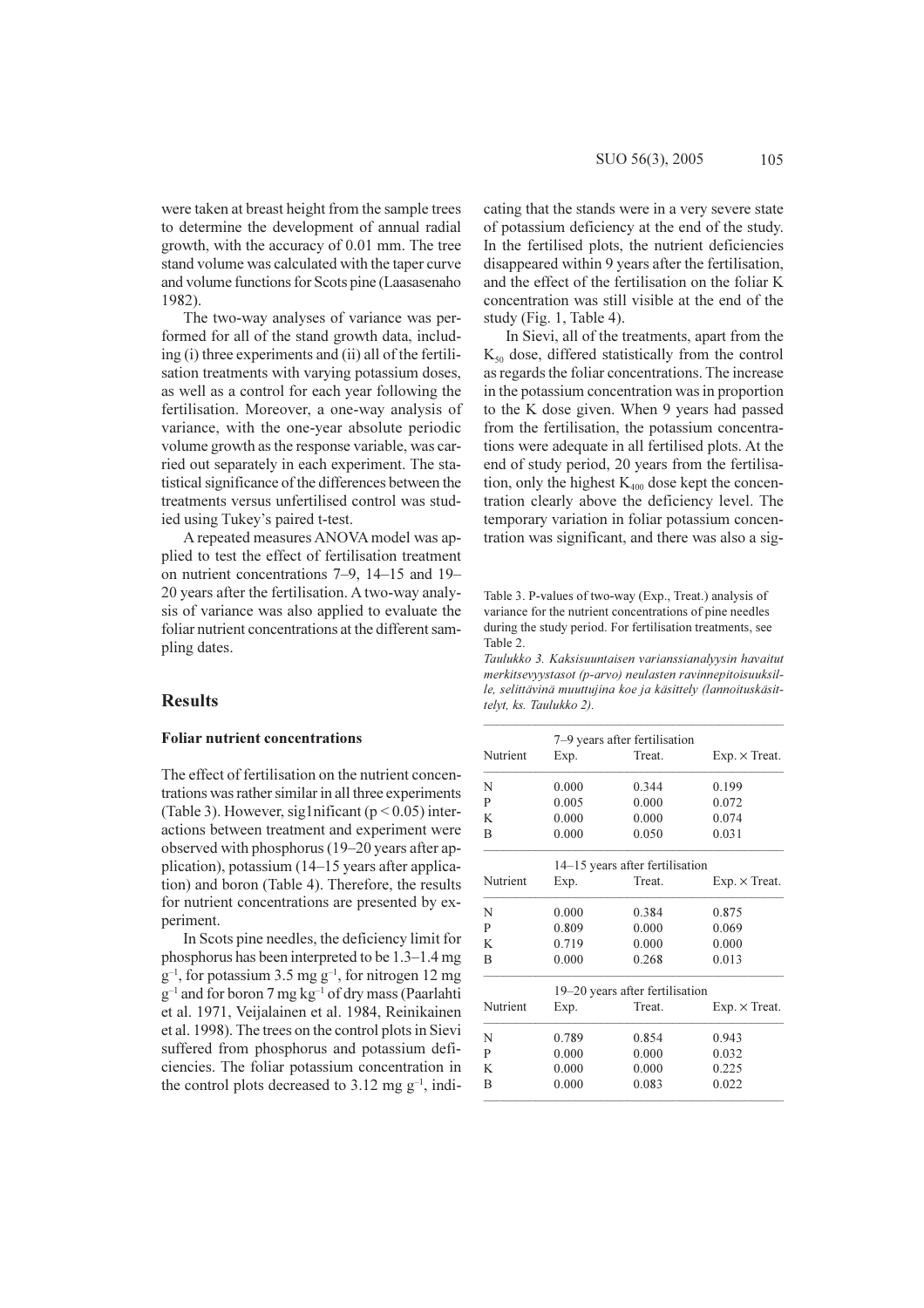

Fig. 1. Foliar potassium concentration by experiments and treatments. For fertilisation treatments in detail, see Table 2. Kuva 1. Männyn neulasten kaliumpitoisuudet eri ajankohtina kokeittain ja lannoituskäsittelvittäin (käsittelyt tarkemmin ks. Taulukko 2).

nificant interaction effect between fertilisation and time  $(=$  the date of the needle sampling)  $(Ta$  $ble 5)$ .

In Sievi, the PK treatment increased the foliar phosphorus concentration to a sufficient level (1.8)  $mg g^{-1}$ ) in 9 years, and the effect was significant 20 years after the application (Table 4). The foliar nitrogen and boron concentrations of the tree stands were in the same order of magnitude in all treatments. During the study period, the needle nitrogen concentration increased, and on the control plots reached its maximum  $(1.56\%)$  after ten years. On the PK-fertilised plots, the foliar nitrogen concentration increased more slowly, and it was at the same level with the control plots 20 years after the fertilisation. The foliar boron concentrations were above the deficiency limit during the entire period.

In Muhos, as in Sievi, there was a severe phosphorus deficiency on the control plots throughout the study period. The potassium concentration on the control plots also decreased below the deficiency limit and showed insufficient concentrations 20 years later (Fig. 1). The temporary variation in the potassium concentrations was significant (Table 4). The foliar nitrogen and boron concentrations were adequate. In the fertilised plots, the boron concentration was higher than in the control plots 7 years after the fertilisation, though not significantly. The PK-fertilisation increased the foliar phosphorus and potassium concentration above the deficiency limits (Table 4). The differences in the phosphorus concentration between the control and the PK-treatments remained statistically significant throughout the whole study period. All of the used potassium chloride doses had increased the foliar potassium concentration when 7 years had passed from fertilisation (Fig. 1). Later on, only the  $K_{200}$  and  $K_{300}$ doses seemed to have increased the foliar potassium concentration. However, there were no statistical differences between the treatments 20 years after the fertilisation (Table 4).

In Rovaniemi, the potassium status of the trees on the sample plots that were not refertilised proved to be insufficient (Table 4). PK-treatments, including various potassium chloride doses, increased the foliar potassium concentration by 0.8- $0.9$  mg kg<sup>-1</sup>. The differences between unrefertilised and refertilised plots were significant at the 2<sup>nd</sup> and 3<sup>rd</sup> sampling. However, the differences between the various doses were not conspicuous.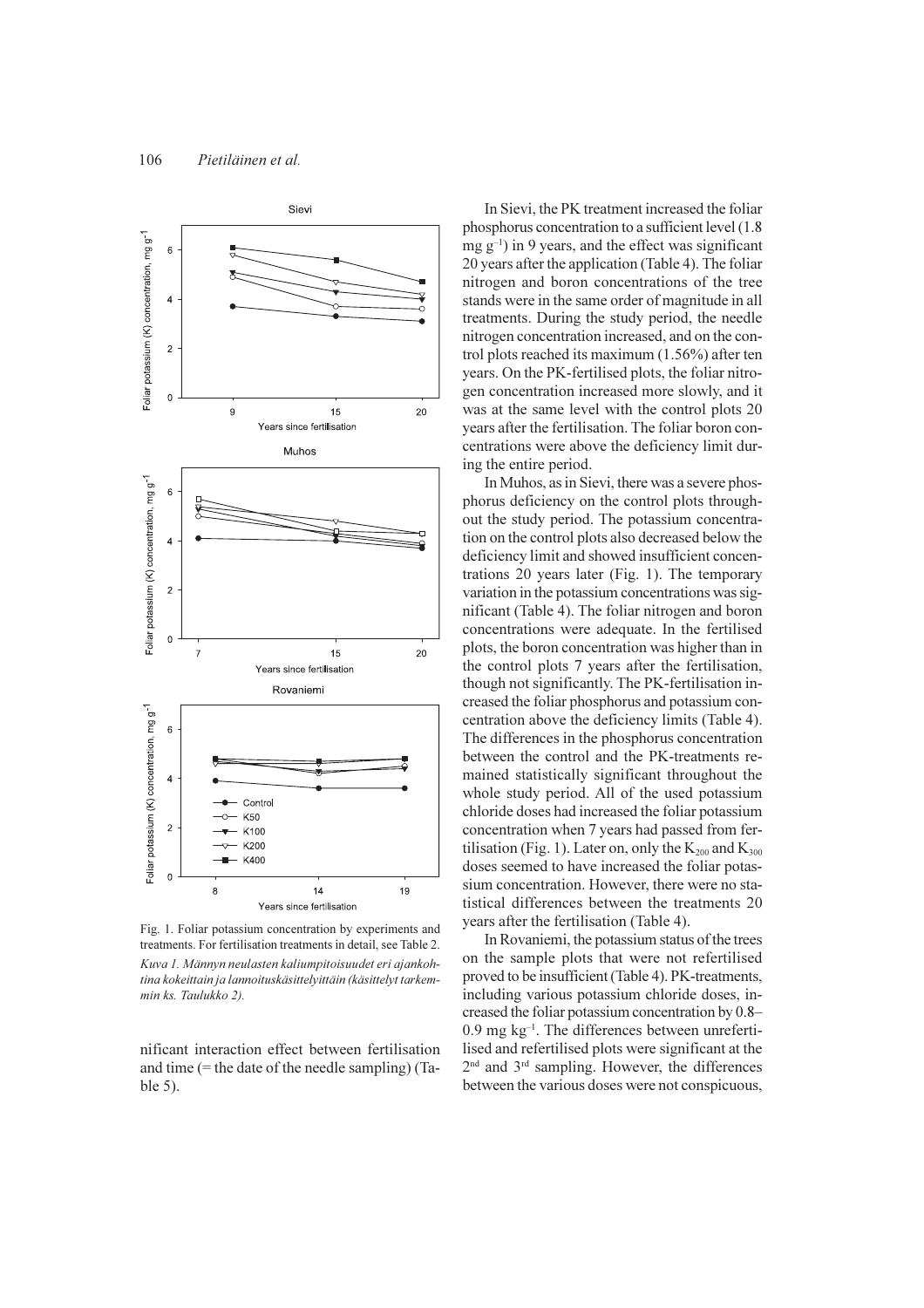even though the potassium concentrations were highest on the plots, which had received the K<sub>200</sub> and  $K_{400}$  doses. The temporary variation in the foliar potassium concentrations was significant  $(Table 5)$ .

The nitrogen concentrations in Rovaniemiregardless of the treatment - were near the deficiency limit after 8 or 14 years. However, after 19 years the nitrogen status was at an adequate level. In the control plots (with only the basic fer-

Table 4. Foliar nitrogen (N), phosphorus (P), potassium (K) and boron (B) concentrations in 1987-1989, 1995 and 2000 in varying potassium dose treatments in the experimental areas (for fertilisation treatments in detail, see Table 2). Differences between the treatments marked with same letters are not statistical in Tukey's test ( $p > 0.05$ ) within a given time point.

Taulukko 4. Männyn neulasten N-, P-, K- ja B-pitoisuudet vuosina 1987–89, 1995 ja 2000 lannoituskäsittelyittäin (lannoituskäsittelyt ks. Taulukko 2). Samoilla kirjaimilla merkityt pitoisuudet eivät poikkea merkitsevästi toisistaan käsittelyjen välillä tiettynä ajankohtana (Tukeyn testi, Cont = vertailu).

| Sievi                       | Cont               | $K_{\underline{50}}$ | $K_{100}$         | $K_{200}$         | $K_{400}$         |
|-----------------------------|--------------------|----------------------|-------------------|-------------------|-------------------|
| 1989 N %                    | 1.56a              | 1.26a                | 1.33a             | 1.33a             | 1.26a             |
| 1995 N %                    | 1.48 a             | 1.33a                | 1.37 a            | 1.38a             | $1.33\ a$         |
| 2000 N %                    | 1.34a              | $1.30\ a$            | $1.40\ a$         | 1.38a             | $1.35\ a$         |
| 1989 P mg $g^{-1}$          | 1.00a              | 1.83 <sub>b</sub>    | 1.82 <sub>b</sub> | 1.82 <sub>b</sub> | 1.81 b            |
| 1995 P mg g <sup>-1</sup>   | 0.99a              | 1.74 <sub>b</sub>    | 1.54 <sub>b</sub> | 1.72 <sub>b</sub> | 1.66 <sub>b</sub> |
| 2000 P mg $g^{-1}$          | 0.99a              | 1.51 <sub>b</sub>    | 1.57 <sub>b</sub> | 1.53 <sub>b</sub> | 1.52 b            |
| 1989 K mg g <sup>-1</sup>   | 3.70a              | 4.85 b               | 5.10 b            | 5.77 b            | 6.14 <sub>b</sub> |
| 1995 K mg g <sup>-1</sup>   | 3.28a              | 3.70 ab              | 4.34 bc           | 4.68 cd           | 5.64 e            |
| $2000$ K mg g <sup>-1</sup> | 3.12 a             | 3.59 ab              | 4.04 bc           | 4.15 bc           | 4.70 cd           |
| 1989 B mg $kg^{-1}$         | 13.1 a             | 19.7 a               | 20.8a             | 20.5a             | 16.3a             |
| 1995 B mg $kg^{-1}$         | 16.2a              | 13.8 a               | 15.4 a            | 15.0a             | 16.5a             |
| $2000 B mg kg^{-1}$         | 14.4 a             | 14.7a                | 19.0 <sub>b</sub> | 11.7 a            | 11.7 a            |
| Muhos                       | Cont               | $\rm K_{50}$         | $K_{100}$         | $K_{200}$         | $K_{300}$         |
| 1987 N %                    | 1.41a              | 1.51a                | 1.46a             | 1.43a             | 1.48a             |
| 1995 N %                    | 1.33a              | 1.33 a               | 1.32a             | 1.29a             | 1.33a             |
| 2000 N %                    | $1.35\ a$          | $1.42\ a$            | 1.34a             | 1.41a             | 1.31a             |
| 1987 P mg $g^{-1}$          | 1.17a              | 1.62a                | 1.65a             | 1.54a             | 1.66a             |
| 1995 P mg $g^{-1}$          | 1.26a              | 1.64a                | 1.80a             | 1.58a             | 1.56a             |
| 2000 P mg $g^{-1}$          | 1.20a              | 1.56a                | 1.47 a            | 1.47 a            | 1.47a             |
| 1987 K mg $g^{-1}$          | 4.11 a             | 5.04 <sub>b</sub>    | 5.32 b            | 5.39 b            | 5.65 <sub>b</sub> |
| 1995 K mg $g^{-1}$          | 4.04a              | 4.26a                | 4.23 a            | 4.77 b            | $4.40\ a$         |
| $2000$ K mg g <sup>-1</sup> | 3.69a              | 3.88a                | 3.79 a            | 4.26a             | 4.31 a            |
| 1987 B mg $kg^{-1}$         | 14.4 a             | 35.3 a               | 32.7 a            | 42.0a             | 42.6a             |
| 1995 B mg $kg^{-1}$         | 12.4a              | 15.0a                | 18.9 a            | 20.3a             | 18.5a             |
| $2000 B mg kg^{-1}$         | $10.1\ \mathrm{a}$ | 11.6 a               | 15.9 a            | 17.5 a            | 13.3a             |
|                             |                    |                      |                   |                   |                   |
| Rovaniemi                   | Cont               | $K_{50}$             | $K_{100}$         | $K_{200}$         | $K_{400}$         |
| 1989 N %                    | 1.24 a             | 1.24a                | 1.10a             | 1.22a             | 1.20a             |
| 1995 N %                    | 1.23a              | 1.13a                | 1.11a             | 1.21a             | 1.15a             |
| 2000 N %                    | 1.33a              | 1.44a                | 1.42a             | 1.36a             | 1.37a             |
| 1989 P mg g <sup>-1</sup>   | 1.67a              | 1.96a                | 1.79 a            | 1.76a             | 1.67a             |
| 1995 P mg g <sup>-1</sup>   | 1.39 a             | 1.69a                | 1.50a             | 1.66a             | 1.59a             |
| 2000 P mg $g^{-1}$          | 1.60a              | 2.04 <sub>b</sub>    | 1.75a             | 1.87 <sub>b</sub> | 1.71a             |
| 1989 K mg g <sup>-1</sup>   | 3.93 a             | 4.75 a               | 4.67 a            | 4.59 a            | 4.78 a            |
| 1995 K mg g <sup>-1</sup>   | 3.60a              | 4.20a                | 4.27 b            | 4.55 b            | 4.71 b            |
| $2000$ K mg g <sup>-1</sup> | 3.63a              | 4.46 b               | 4.41 b            | 4.76 b            | 4.84 b            |
| 1989 B mg $kg^{-1}$         | 7.8a               | 4.3 a                | 8.4 a             | 4.6a              | 6.3a              |
| 1995 B mg $kg^{-1}$         | 9.0a               | 5.8 a                | 7.4 a             | 4.6 b             | 5.5a              |
| $2000 B mg kg^{-1}$         | 9.1 a              | 5.8 a                | 6.7 a             | 6.0a              | 5.8 a             |
|                             |                    |                      |                   |                   |                   |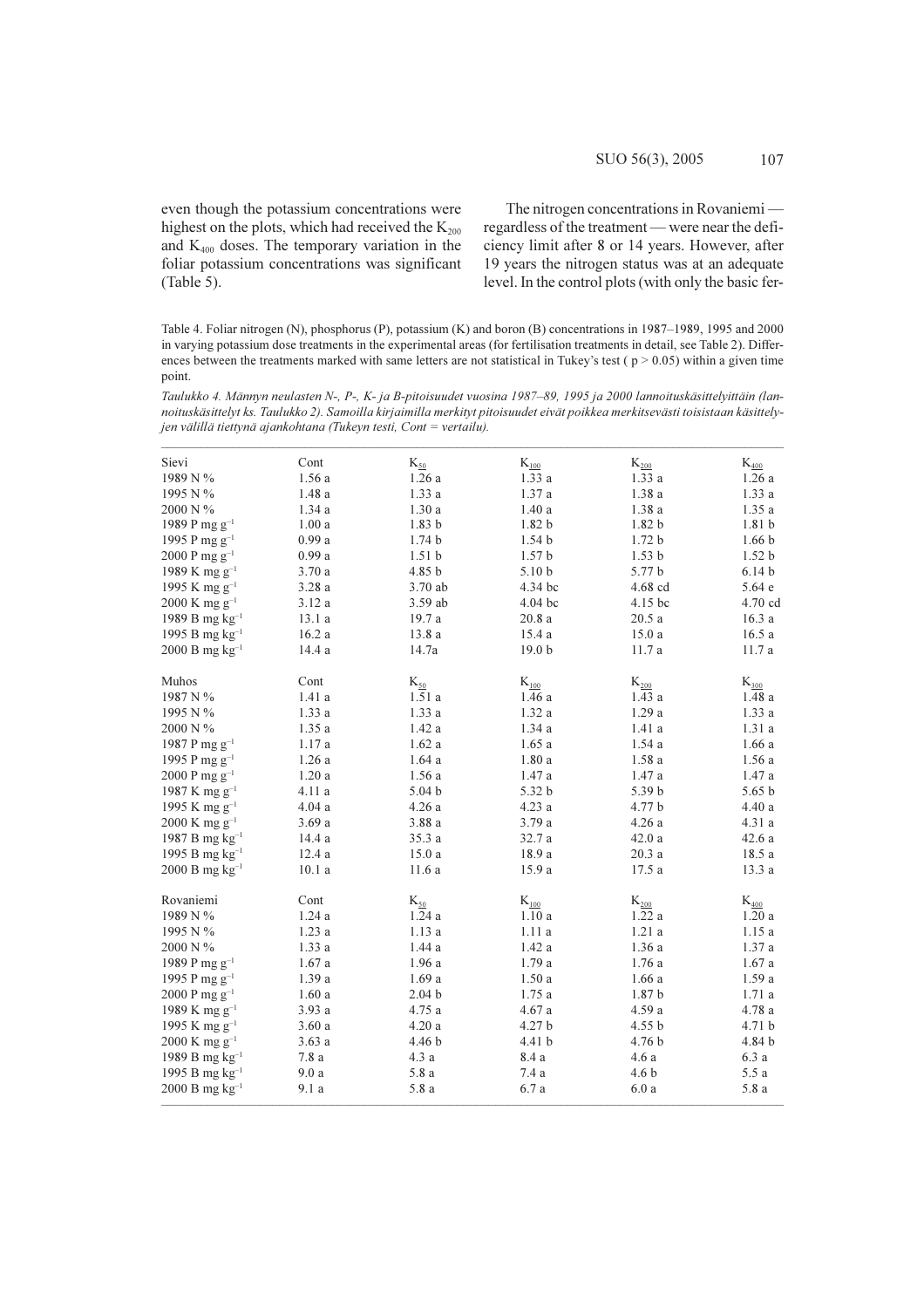tilisation), the phosphorus concentrations were well over the deficiency limit. PK-refertilisation did not increase the foliar phosphorus concentration significantly. The boron concentrations were at the deficiency level in the refertilised plots. However, the differences between the fertilisation treatments were insignificant.

### **Stand volume growth**

All treatments, except for the  $K_{50}$  dose, increased the stand volume growth already during the first five-year period. The differences between the control and the fertilised plots gradually became more pronounced in the course of time (Fig. 2). However, the fertilisation effect depended also on the potassium dose used. The increase in annual growth was greatest with the  $K_{100}$ ,  $K_{200}$  and  $K_{400}$  doses. The effect of the  $K_{50}$  dose was insignificant

The experiments differed from each other with respect to their volume growth. Moreover, a significant interaction appeared between the experiment and the treatment during the latter part of the study period (two-way ANOVA, results not shown). The greatest stand growth responses were found in Sievi, and the smallest in Rovaniemi

Table 5. Results of Greenhouse-Geisser tests in repeated measures ANOVA. Df-values, F-, and adjusted p-value of the time factor and the fertilisation treatment with their main effects and interactions. The testing variable is the foliar potassium concentration.

Taulukko 5. Toistettujen mittausten ANOVA-analyysin Greenhouse-Geisser-testin testisuureet aikatekijälle (time) ja lannoituskäsittelyille (Fert.) pää- ja yhdysvaikutuksineen. Testisuureena männyn neulasten K-pitoisuus.

| Experiment                  | df   | F     | p     |
|-----------------------------|------|-------|-------|
| Sievi                       |      |       |       |
| Time                        | 1.80 | 63.7  | 0.000 |
| $Time \times Fertilization$ | 7.20 | 2.71  | 0.041 |
| Muhos                       |      |       |       |
| Time                        | 1.06 | 10.53 | 0.008 |
| $Time \times Fertilization$ | 4.20 | 50.61 | 0.679 |
| Rovaniemi                   |      |       |       |
| Time                        | 1.85 | 4.34  | 0.025 |
| $Time \times Fertilization$ | 7.39 | 0.78  | 0.610 |

 $(Fig. 2)$ .

In Sievi, in the annual increment for the control stands was, on average,  $0.8$  m<sup>3</sup> ha<sup>-1</sup> a<sup>-1</sup> for the period of 22 years. In stands fertilised with the  $K_{50}$  dose — about a half of the recommendations in forest practise — the average annual increment was 3.3 m<sup>3</sup> ha<sup>-1</sup> for 22 years. In stands that received  $K_{100}$  or more, the annual increment was 4.9 m<sup>3</sup> ha<sup>-1</sup>. In the one-way analysis of variance performed within the experiment, the fertiliser effect was statistically significant. At its maximum, the fertilised trees grew 7-fold compared to the unfertilised trees.

In Muhos, the effect of the fertilisation was weaker than in Sievi and not statistically significant, even though the volume growth on the fertilised sample plots was considerable higher than that on the unfertilised ones. Differences in the stand growth control versus fertilised plots varied between  $0.5-2.0$  m<sup>3</sup> ha<sup>-1</sup> a<sup>-1</sup>, depending on the K dose.

In Rovaniemi, there were only minor growth reactions in the tree stand after the refertilisation. During 20 years, the volume growth increased from 1.3 m<sup>3</sup> ha<sup>-1</sup> a<sup>-1</sup> to 4.0 m<sup>3</sup> ha<sup>-1</sup> a<sup>-1</sup> and was in the same order of magnitude irrespective of the treatment.

### **Discussion**

All of the experiments represented oligomesotrophic peatland site types. According to the peat and foliar analyses, the nitrogen status of the peat soil and the pine trees was adequate (N<sub>peat</sub> > 2.0%,  $N_{\text{foliar}} > 1.30\%$  of dry matter) in Sievi and Muhos (Kaunisto 1987, Pietiläinen & Kaunisto 2003). In Rovaniemi, the peat nitrogen concentration was lower than in the two other experiments, and we can assume that the pines suffered from a nitrogen deficiency.

The different nutritional conditions, as well as the forest management history of the experimental stands had an effect on the magnitude and duration of the fertilisation effect. The effects on the nutrient concentrations and the tree growth were most pronounced on those sites where the shortage of nitrogen was not the limiting factor (but where the trees evidently suffered from phos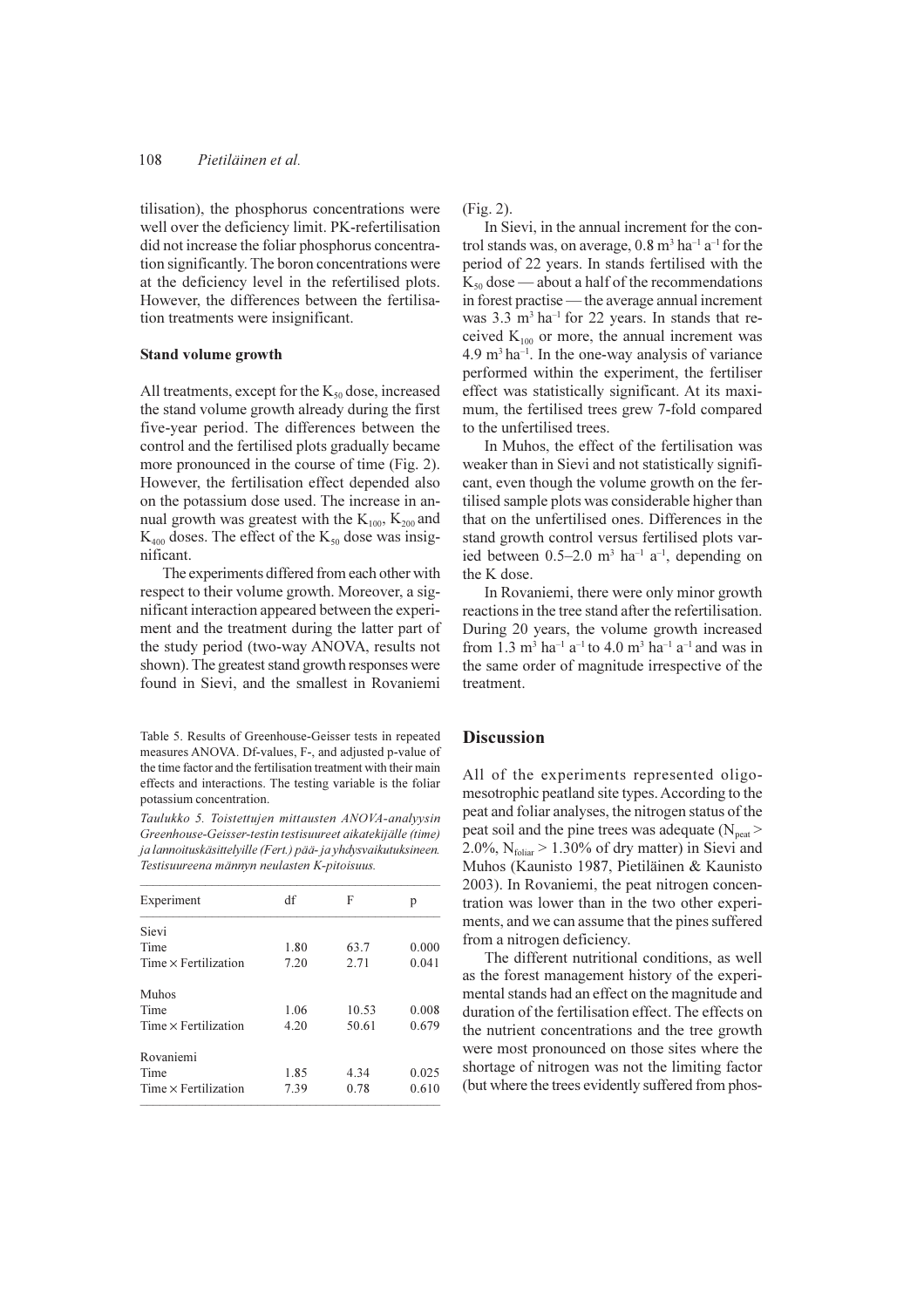phorus and potassium deficiencies). The fertilisation effect was highest in Sievi, which was a nitrogen-rich and thick-peated site. There, according to the needle analysis, the growth-limiting factor was the shortage of phosphorus and potassium. The potassium status of the unfertilised trees weakened throughout the study period.

The results of Sievi were consistent with the earlier results obtained from similar peatland sites: PK-fertilisation improves the growth of the stands most on peatlands originated from thickpeated sites (Kaunisto 1989, Moilanen 1993). In Sievi, the effect of phosphorus was still evident 20 years after the fertilisation. Also in previous studies the fertilisation effect of phosphorus has proved to be long-lasting — over 30 years (Silfverberg & Hartman 1999, Pietiläinen & Kaunisto 2003). The fertiliser effect on tree growth in Sievi increased in magnitude with the applied potassium dose. This agrees with the results of Moilanen (1993). Presumably the effect will continue for at least 30 years with the highest potassium doses.

Also in Muhos the tree stand suffered from phosphorus and potassium deficiencies, and the fertilisations increased the foliar nutrient concentrations and improved tree growth. However, the nutritional situation was not as critical as in Sievi, and the responses remained moderate and not significant.

In Sievi and Muhos, the potassium concentrations in the needles were highest  $5-10$  years after the fertilisation. The fertilisation effect of the  $K_{100}$  dose lasted 10–15 years, after which the potassium concentration in the needles dropped close to the deficiency limit. The fertilisation effect of the higher doses on the potassium concentration in needles lasted at least 20 years. By increasing the potassium dose, the nutritional state of the trees seems to be improved for a longer time.

On the other hand, the stand growth responses produced by the potassium applications equivalent to the present recommendation were essentially similar to those produced by the larger amounts. This is consistent with Kaunisto (1992), who showed that fertilisation with potassium chloride increased tree growth for 8–22 years. Kaunisto (1992) assumed that the majority of the



Fig. 2. The annual growth development of Scots pine in varying potassium dose treatments by the experimental areas. For fertilisation treatments in detail, see Table 2. Pairwise comparisons between the treatments are tested for each vear (statistical difference:  $p$ -value < 0.05 in Tukev's test). Statistical differences in Sievi: Control vs. K100: years 10-12, 14-15. Control vs. K200: year 23. Control vs. K400: years 8, 10-12, 14-15, 17-18, 22-23.

Kuva 2. Puuston tilavuuskasvun vuotuinen kehitys kokeittain ja lannoituskäsittelyittäin. Käsittelyjen väliset erot testattu erikseen kullekin vuodelle.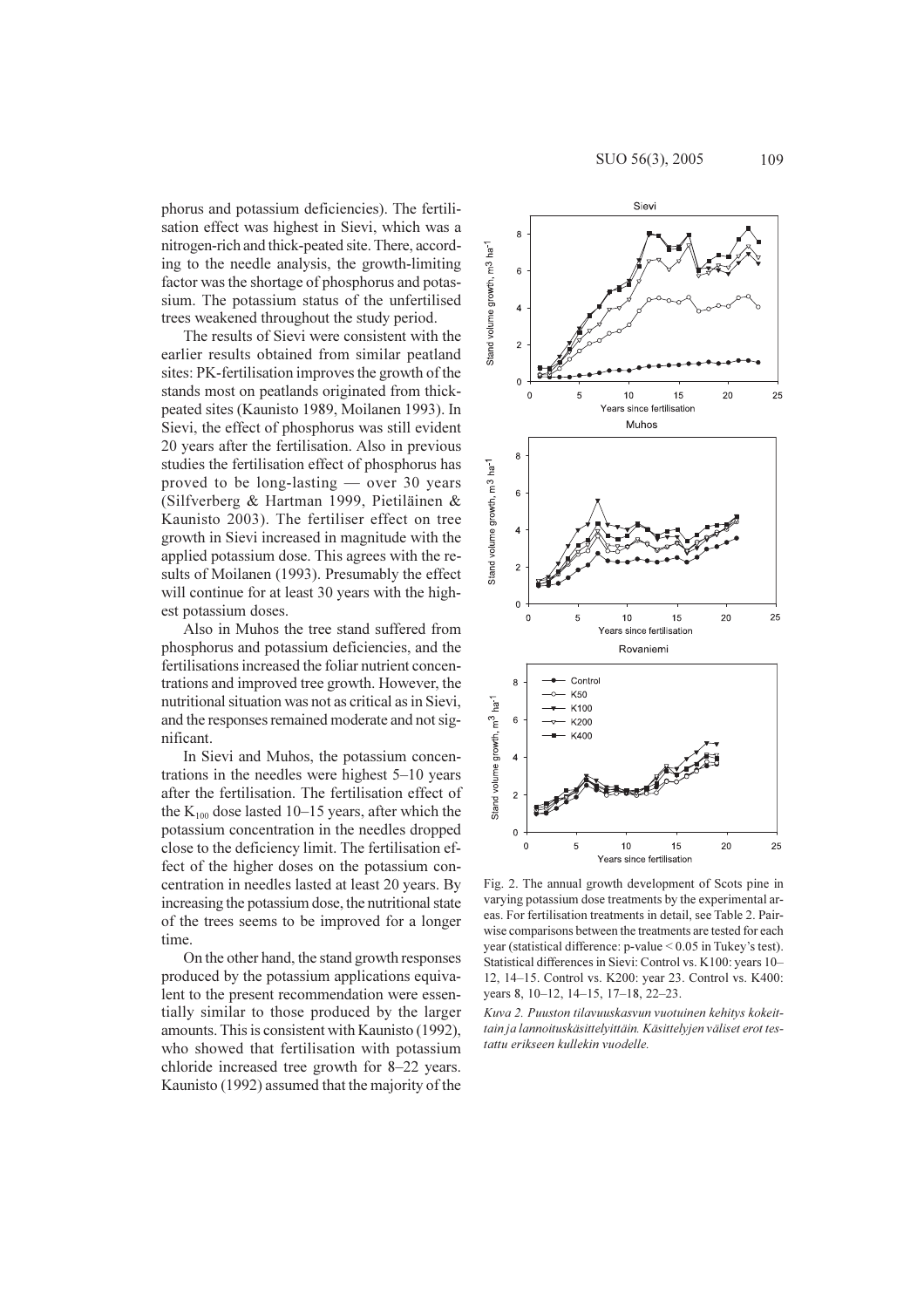#### 110 Pietiläinen et al

water soluble potassium fertilisers leached below the root system and, therefore, could not be used by the trees. Our results agree with the previous studies concerning the long-lasting duration of the potassium fertilisation effects (Kaunisto & Tukeva 1984, Kaunisto et al. 1999, Rautjärvi et al. 2004).

In Rovaniemi, the effect of the refertilisation in 1979 was weak both on the foliar nutrient concentrations and the stand growth, because the basic fertilisation in 1969 ensured an adequate phosphorus status, also on those plots not refertilised. Moilanen (1993) found that the effect of the refertilisation was weak if it was done 10–15 years after the basic fertilisation (see also Rautjärvi et al. 2004). The differences in the potassium concentrations between the refertilised and unrefertilised trees increased with time. Evidently this means that the effect of the basic fertilisation was weakening and the foliar nutrient concentrations started to respond to the refertilisation.

In Rovaniemi, the nitrogen concentration of the peat was low compared to Sievi and Muhos, and the foliar nitrogen concentrations were also low. The result is consistent with those obtained by Pietiläinen and Kaunisto (2003) in similar climatic conditions (annual temperature sum  $< 900$ ) d.d.). According to Moilanen and Issakainen (1990) and Moilanen (1993), nitrogen fertilisation was a prerequisite for obtaining additional growth on nitrogen poor site types by applying other fertilisers. Most likely, the shortage of nitrogen was the growth-limiting factor for the pines in Rovaniemi. In the other experiments the foliar nitrogen concentrations were satisfactory.

The foliar potassium concentrations decreased with time and were at the lowest level at the end of the study period. Concern has been expressed frequently that the nutrient ratios become unfavourable in peatland stands as drainage areas age and the stands bind a major part of the scarse mineral nutrients — especially potassium — of the peat into their biomass (Kaunisto & Tukeva 1984, Kaunisto & Paavilainen 1988). Our results from all three experiments support the previously presented estimate from this point of view.

The temporary variation in foliar potassium was significant in every experiment. Furthermore, significant interactions between time and the fertilisation treatment were observed in Sievi. The latter suggests that the temporal foliar responses to the different treatments were not similar: the effect of the  $K_{50}$  and  $K_{100}$  doses ceased within 10-15 years, whereas the effect of biggest doses were still continuing. In Muhos and Rovaniemi, the interaction between treatment and time was not significant.

The foliar boron concentrations were well over the deficiency level in all experiments. Due to the micronutrient addition, the boron concentrations increased in Sievi and Muhos. The boron concentrations have been found to improve rapidly with water-soluble boron fertilisers (e.g. Paavilainen & Pietiläinen 1983, Kolari 1983, Veijalainen 1983, 1984). In Rovaniemi — where no micronutrients were applied — the foliar boron concentration decreased in the PK refertilised plots. This "dilution effect" occurs frequently in stands that are fertilised with only the main nutrients (N, P, K) as earlier observed by Huikari  $(1977)$  and Veijalainen  $(1977)$ .

### **Conclusions**

Our results indicate that on drained thick-peated pine peatlands, where potassium and phosphorus deficiencies are common the shortage of potassium and phosphorus restrict stand growth. PK-fertilisation ensures a balanced nutrient status and increases stand growth considerably. The ameliorative effect is especially strong in stands suffering from a severe potassium deficiency (K  $\leq$  3.5 mg g<sup>-1</sup>). The potassium dose equivalent to those of the recommendations in practical forestry  $(100 \text{ kg ha}^{-1})$  cures the nutrient deficiencies for about  $15-20$  years. The foliar response is stronger and longer-lasting with higher doses  $(200-400 \text{ kg K} \text{ ha}^{-1})$ , but the stand response is, however, in the same range of magnitude as with a 100 kg ha<sup>-1</sup> dose. Refertilisation with PK is unnecessary if only 10 years has passed from the previous PK-fertilisation and if the growth-limiting factor is the shortage of another nutrient. e.g. nitrogen.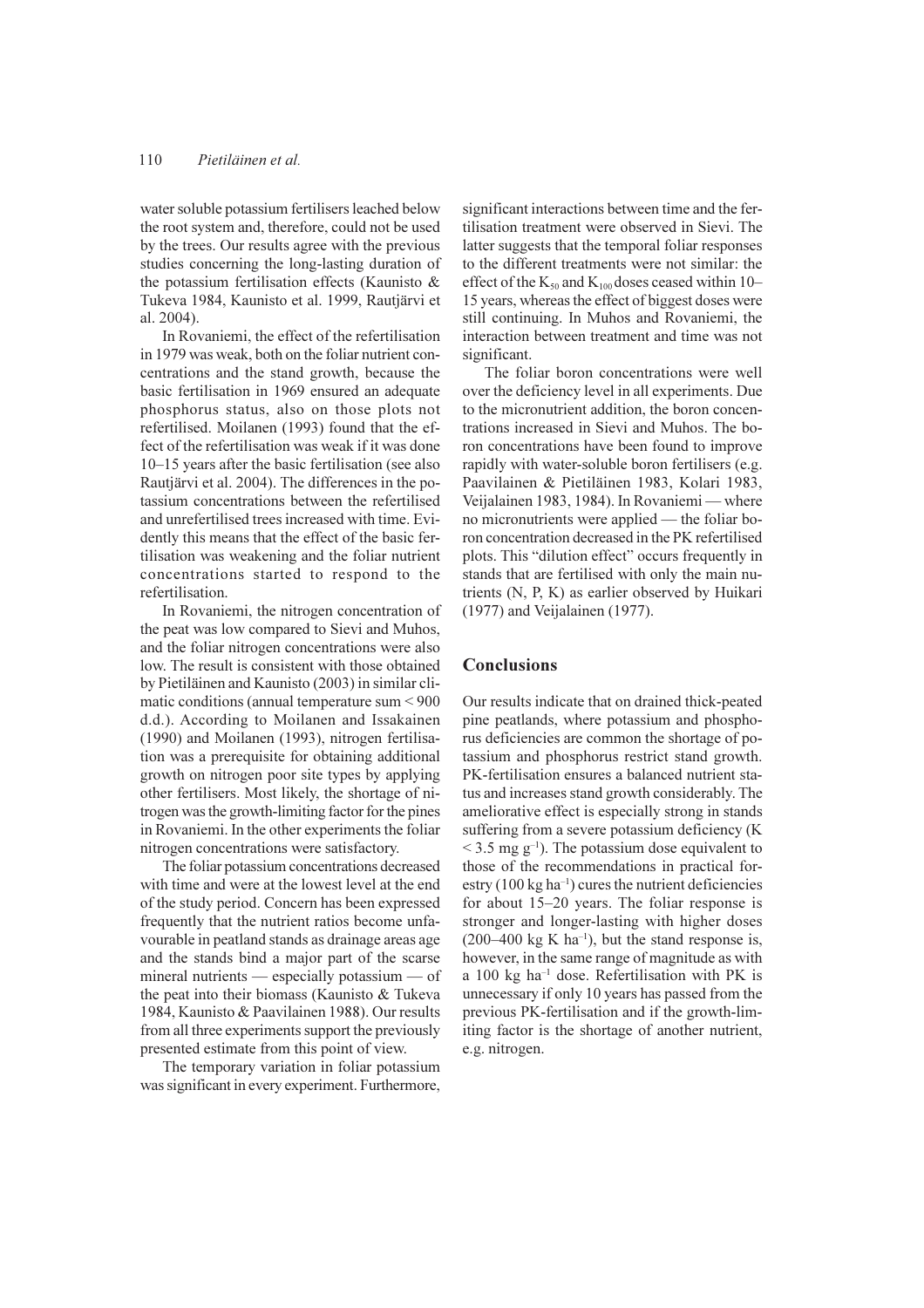### Acknowledgements

Mr. Jorma Issakainen and Kauko Kylmänen helped in collecting and handling the material. Dr. Jyrki Hytönen and Dr. Klaus Silfverberg read the manuscript, and Mr. Aki Moilanen revised the English text. We express our sincere thanks to all these persons and others — especially the laboratory staff of Muhos Research Station who contributed to the completion of this work.

### **References**

- Ahti, E. 1983. Fertilizer-induced leaching of phosphorus and potassium from peatlands drained for forestry. Communicationes Instituti Forestalis Fenniae 111, 20 p.
- Halonen, O., Tulkki, H. & Derome, J. 1983. Nutrient analysis methods. Metsäntutkimuslaitoksen tiedonantoja  $121.28 n$
- Huikari, O. 1977. Micro-nutrient deficiencies cause growth disturbances Silva Fennica 11: 251-255.
- Finér, L. 1992. Nutrient concentration in Pinus sylvestris growing on an ombrotrophic pine bog, and the effects of PK and NPK fertilization. Scandinavian Journal of Forest Research 7: 205-218.
- Kaunisto, S. 1982. Development of pine plantations on drained bogs as affected by some peat properties, fertilization, soil preparation and liming. Communicationes Instituti Forestalis Fenniae 109, 56 p.
- Kaunisto, S. 1987. Effect of refertilization on the development and foliar nutrient contents of young Scots pine stands on drained mires of different nitrogen status. Communicationes Instituti Forestalis Fenniae 140.58
- Kaunisto, S. 1989. Jatkolannoituksen vaikutus puuston kasvuun vanhalla ojitusalueella (Summary: Effect of refertilization on tree growth in an old drainage area). Folia Forestalia 724. 15 p.
- Kaunisto, S. 1992. Effect of potassium fertilization on the growth and nutrition of Scots pine. Suo 43: 45–62.
- Kaunisto, S. & Moilanen, M. 1998. Kasvualustan, puuston ja harvennuspoistuman sisältämät ravinnemäärät neljällä vanhalla ojitusalueella. Metsätieteen aikakauskirja  $3:393 - 410.$
- Kaunisto, S. & Paavilainen, E. 1977. Response of Scots pine plants to nitrogen refertilization on oligotrophic peat. Communicationes Instituti Forestalis Fenniae  $92(1): 1-54.$
- Kaunisto, S. & Paavilainen, E. 1988. Nutrient stores in old drainage areas and growth of stands. Communicationes Instituti Forestalis Fenniae 145. 39 p.
- Kaunisto, S. & Tukeva, S. 1984. Kalilannoituksen tarve avosoille nerustetuissa riukuvaiheen männiköissä

(Summary: Need for potassium fertilization in pole stage pine stands established on bogs). Folia Forestalia 585.40 p.

- Kaunisto, S., Moilanen, M. & Issakainen, J. 1993. Apatiitti ja flogopiitti fosfori- ja kaliumlannoitteina suomänniköissä (Summary: Apatite and phlogopite as phosphorus and potassium fertilizers in peatland pine forests). Folia Forestalia 810. 30 p.
- Kolari, K. K. (ed). 1983. Growth disturbances of forest trees. Communicationes Instituti Forestalis Fenniae 116, 208  $\mathbf{p}$ .
- Laasasenaho, J. 1982. Taper curve and volume functions for pine, spruce and birch. Communicationes Instituti Forestalis Fenniae 108. 74 p.
- Laiho, R. & Laine, J. 1994. Changes in mineral element concentrations in peat soils drained for forestry in Finland. Scandinavian Journal of Forest Research 10: 218-224.
- Laine, J. & Vasander, H. 1996. Ecology and vegetation gradients of peatlands. In: Vasander, H. (ed). Peatlands in Finland: 10-20. Finnish Peatland Society. ISBN 952-90-7971-0. Helsinki 1996.
- Malcolm, D.C. & Cuttle, S.P. 1983. The application of fertilizers to drained peat. 1. Nutrient losses in drainage. Forestry 56: 155-176.
- Moilanen, M. 1993. Lannoituksen vaikutus männyn ravinnetilaan ja kasvuun Pohjois-Pohjanmaan ja Kainuun ojitetuilla soilla (Summary: Effect of fertilization on the nutrient status and growth of Scots pine on drained peatlands in northern Ostrobothnia and Kainuu). Folia Forestalia 820, 37 n.
- Moilanen, M. & Issakainen, J. 1990. PK-lannos ja typpilannoitelajit karuhkojen ojitettujen rämeiden lannoituksessa (Summary: PK fertilizer and different types of N fertilizer in the fertilization of infertile drained pine bogs). Folia Forestalia 754. 20 p.
- Moilanen, M., Piiroinen, M-L & Karjalainen, J. 1996. Turpeen ravinnevarat Metsähallituksen vanhoilla oiitusalueilla. Teoksessa: Piiroinen, M-L & Väärä, T. (toim.) Metsäntutkimuspäivä Kajaanissa 1995. Metsäntutkimuslaitoksen tiedonantoja 598: 35-54.
- Paarlahti, K., Reinikainen, A. & Veijalainen, H. 1971. Nutritional diagnosis of Scots pine stands by needle and peat analysis. Communicationes Instituti Forestalis Fenniae 74 (5): 1-58.
- Paavilainen, E. 1980. Effect of fertilization on plant biomass and nutrient cycle on a drained dwarfshrub pine swamp. Communicationes Instituti Forestalis Fenniae  $98(5): 1 - 71.$
- Paavilainen, E. & Pietiläinen, P. 1983. Foliar responses caused by different nitrogen rates at the refertilization of fertile pine swamps. Communicationes Instituti Forestalis Fenniae 116: 91-104.
- Paavilainen, E. & Päivänen, J. 1995. Peatland forestry. Ecology and principles. Springer-Verlag. 248 p.
- Pietiläinen, P. and Kaunisto, S. 2003. The effect of peat nitrogen concentration and fertilization on the foliar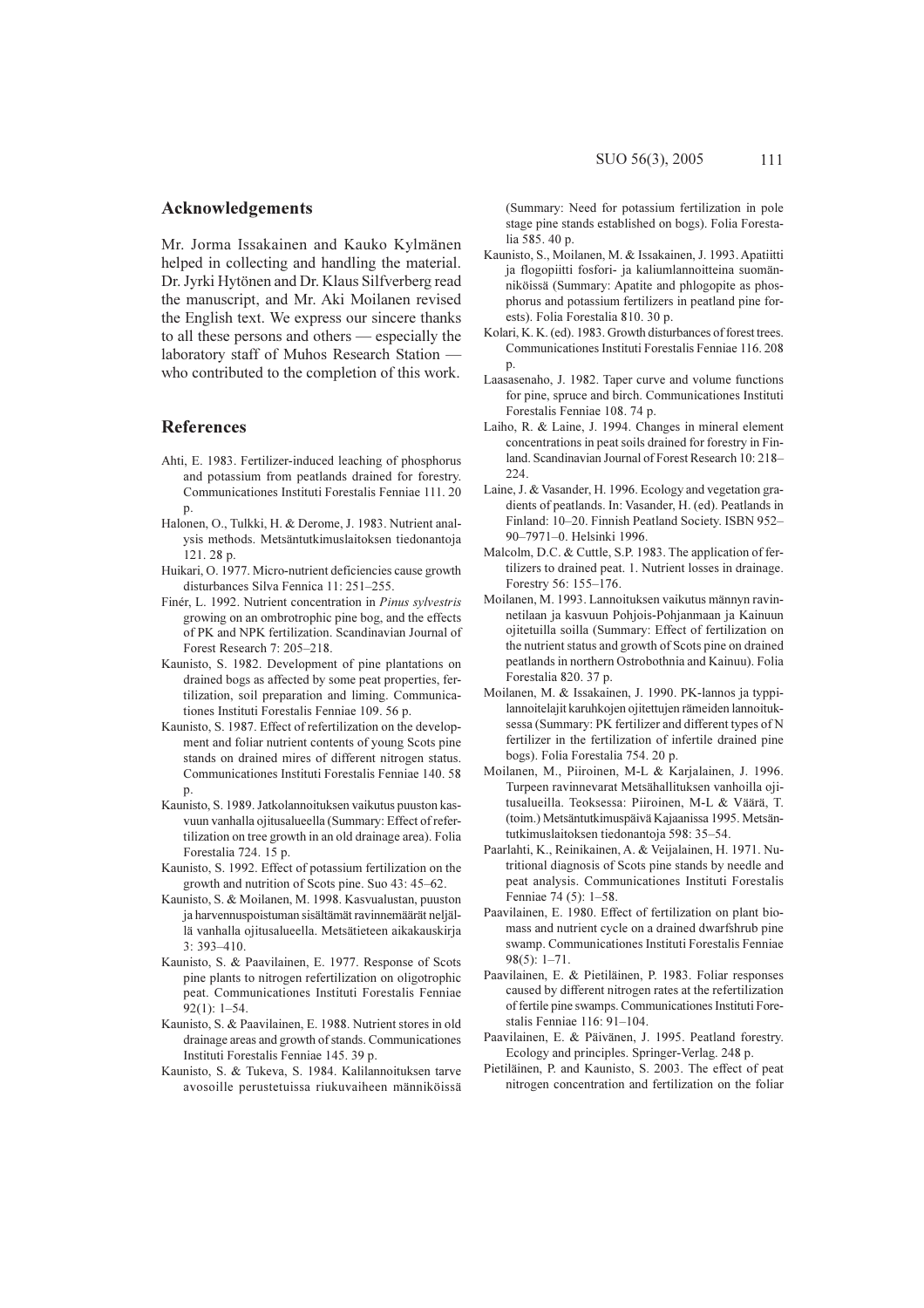#### 112 Pietiläinen et al.

nitrogen concentration of Scots pine (Pinus sylvestris L.) in three temperature sum regions. Suo:  $54: 1-13$ .

- Rautjärvi, H., Kaunisto, S. & Tolonen, T. 2004. The effect of repeated fertilizations on volume growth and needle nutrient concentrations of Scots pine (Pinus sylvestris L.) on a drained pine mire. Suo 55: 21-32.
- Reinikainen, A., Veijalainen, H. & Nousiainen, H. 1998. Puiden ravinnepuutokset - Metsänkasvattajan ravinneopas. Metsäntutkimuslaitoksen tiedoantoja 688. 44 p.
- Silfverberg, K. & Hartman, M. 1999. Effects of different phosphorus fertilisers on the nutrient status and growth of Scots pine stands on drained peatlands. Silva Fennica  $33:187-206$
- Veijalainen, H. 1977. Use of needle analysis for diagnosing micronutrient deficiencies of Scots pine on drained peatlands. Communicationes Instituti Forestalis Fenniae 92(4): 1-32.
- Veijalainen, H. 1983. Preliminary results of micronutrient fertilization experiments in disordered Scots pine stands. In: Kolari, K.K. (ed). Growth disturbances of forest trees. Proceedings of international workshop and excursion held in Jyväskylä and Kivisuo, Finland, 10-13 October, 1982. Communicationes Instituti Forestalis Fenniae 116: 153-159.
- Veijalainen, H. 1984. Hivenlannoituksen vaikutus erään istutusmännikön ravinnetalouteen turvemaalla. Metsäntutkimuslaitoksen tiedonantoja 126. 19 s.
- Wells, E.D. & Williams, B.L. 1996. Effects of drainage, tilling and PK-fertilization on bulk density, total N, P, K, Ca, and Fe and net N-mineralization in two peatland forestry sites in Newfoundland, Canada. Forest Ecology and Management 84: 97-108.
- Westman, C.J. & Laiho, R. 2003. Nutrient dynamics of drained peatlands. Biogeochemistry 63: 269-298.

## Tiivistelmä:

### Kaliumlannoituksen vaikutus männyn neulasten ravinnepitoisuuksiin ja tilavuuskasvuun ojitetuilla rämeillä

Kaliumin (K) niukkuus ja fosforin (P) heikko saatavuus rajoittavat yleensä puiden kasvua ojitetuilla soilla. Karuilla kasvupaikoilla — etenkin Pohjois-Suomessa — puut kärsivät usein myös typen (N) puutoksesta. P- ja K-puutoksia esiintyy etenkin saraturvevaltaisten, alkuaan vähäpuustoisten nevaisten ja märkien soiden ojitusalueilla, kun puusto on ehtinyt riukuvaiheeseen tai saavuttanut ensiharvennusiän. Ravinteiden puutokset korostuvat paksuturpeisilla ja runsastyppisillä kohteilla. Fosforilannoitus korjaa puiden P-taloutta ja lisää puuston kasvua ainakin 30 vuoden ajan. Kaliumlannoituksen vaikutusaika rajoittuu 10-20 vuoteen. On arveltu, että käyttämällä suurempia kaliumannostuksia myös lannoituksen vaikutus puiden kasvuun suurenisi ja lannoituksen vaikutusaika pitenisi. Toisaalta on esitetty arveluita, että kaliumannostuksella ei ole olennaista merkitystä lannoitusreaktioon, koska suurin osa kaljumista huuhtoutuu juuristokerroksen alapuolelle puiden ulottumattomiin.

Tässä työssä selvitettiin männyn (Pinus sylvestris L.) ravinnetilaa ja lannoituksen aiheuttamia puustoreaktioita. Lähtökohtana olivat hypoteesit, joiden mukaan lannoitusvasteen voimakkuus määräytyy joko käytetystä kaliumannostuksesta tai puuston ravinnetilasta lannoitushetkellä. Aineisto kerättiin kolmelta rämemännikön lannoituskokeelta Pohjois-Suomesta (Sievi, Muhos, Rovaniemen maalaiskunta). Muuttuma- tai turvekangasvaiheessa olevat tutkimuskohteet on ojitettu 1930- ja 1960luvuilla ja ne edustavat suursaraisia ja ruohoisia kasvupaikkatyyppejä (Taulukko 1). Tutkimuskohteilla tehtiin kunnostusojitus ennen lannoituskäsittelyitä. Kaikissa koemetsiköissä puusto oli lähes puhdasta männikköä, jonka valtapituus vaihteli kokeiden perustamishetkellä välillä 3–8 m. Puiden ravinnetila vaihteli kokeiden välillä selvästi. Sievin ja Muhoksen kokeilla männyn neulasten keltakärkisyys indikoi ankaraa tai lievää kaliuminpuutosta, kun taas Rovaniemen kokeella ei silmin havaittavia ravinnepuutoksia esiintynyt. Koejärjestelyt toteutettiin arvottujen lohkojen periaatteiden mukaisesti. Lannoituskäsittelyjä olivat lannoittamaton vertailu ja NPK-käsittelyt, joissa käytetty fosforin ja typen määrä oli vakio, mutta kaliumannostus vaihteli välillä 50–400 kg ha<sup>-1</sup>. Lannoitteina käytettiin kaliumkloridia (kalisuola), raakafosfaattia ja ureaa, ja lannoituskäsittelyt toistettiin kokeesta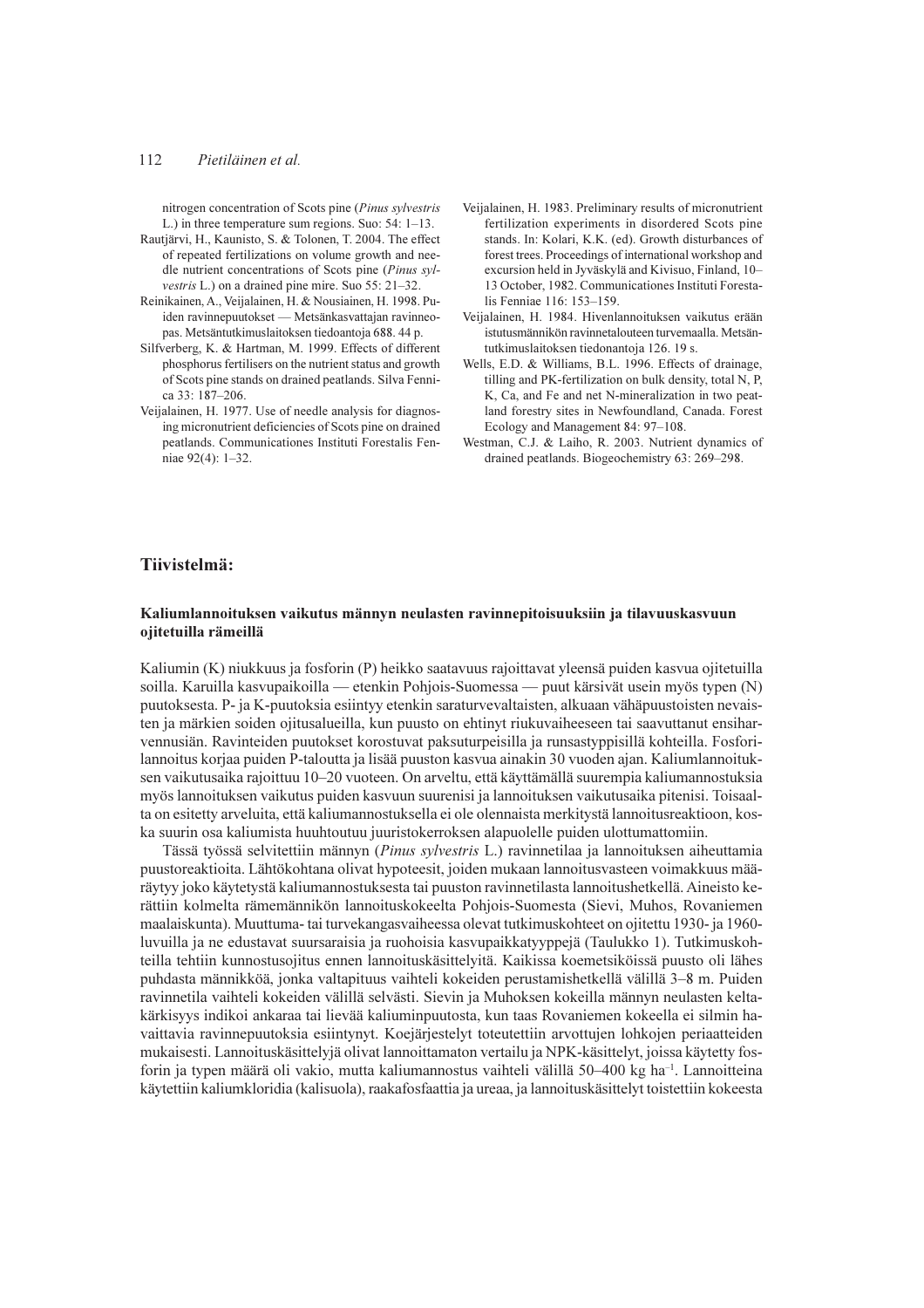riippuen 3 tai 4 kertaa (Taulukko 2). Muista kokeista poiketen Rovaniemen tutkimusmetsikkö oli lannoitettu kertaalleen Suometsien PK-lannoksella jo ennen kokeen perustamista vuonna 1969.

Neulasnäytteet kerättiin 7–9 vuoden, 14–15 vuoden ja 19–20 vuoden kuluttua lannoituksesta. Neulasista analysoitiin typen, fosforin, kaliumin, ja boorin pitoisuudet ja määritettiin neulasten kuivamassa (100 kpl). Puusto mitattiin, kun levityksestä oli kulunut 19–22 vuotta (Taulukko 3). Puuston tilavuuskasvu selvitettiin taannehtivasti koepuista mitattujen säde- ja pituuskasvujen avulla. Vertailukoealoilta kerätyistä turvenäytteistä analysoitiin pintaturpeen (10 cm:n kerros) kokonaistyppipitoisuus.

Pintaturpeen typpipitoisuus oli Sievissä 2%, Muhoksella 2,3% ja Rovaniemellä 1,7%. Neulasanalyysien mukaan puiden N-tila oli Sievissä ja Muhoksella tyydyttävä; Rovaniemellä sitä vastoin typen niukkuus rajoitti puiden kasvua.

Lannoitusvaikutuksen suuruus riippui puuston ravinnetilasta. Sievissä, jossa lannoittamattomat vertailupuut kärsivät ankarasta fosforin ja kaliumin puutoksesta (K-pitoisuus < 3.5, P-pitoisuus < 1.4 mg g<sup>-1</sup>) ja jossa K-pitoisuudet vertailualoilla edelleen heikkeni tutkimusjakson aikana, lannoitus kohotti ko. ravinteiden pitoisuudet neulasissa hyvälle tai tyydyttävälle tasolle (Kuva 1, Taulukko 5). Ravinnelisäyksen vaikutus näkyi Sievissä tilastollisesti merkitsevänä kaikkina tutkittuina ajankohtina. Myös Muhoksen kokeella lannoituskäsittelyt kohottivat männyn neulasten fosfori- ja kaliumpitoisuuksia, vaikka puiden ravinnepuutokset eivät olleet yhtä voimakkaita kuin Sievissä. Rovaniemen kokeella -ilmeisesti aiemman lannoituksen vuoksi- ravinnepitoisuuksien muutokset näkyivät lähinnä vain kaliumpitoisuuksien kohoamisena.

Neulasten kaliumpitoisuus oli sitä korkeampi, mitä enemmän kaliumia lannoituskäsittely sisälsi. Annoksen suurentaminen myös pidensi vaikutusaikaa. Kun lannoituksesta oli vähemmän kuin 10 vuotta, kaikki käytetyt kaliumtasot (50, 100, 200, 400 kg ha<sup>-1</sup>) riittivät turvaaman puiden riittävän kaliumin saannin. Nykyistä lannoitussuosituksen mukaista annostusta (100 kg ha<sup>-1</sup>) käytettäessä vaikutusajaksi muodostui n. 15 vuotta. Käsittelyt, jotka sisälsivät kaliumia 200–400 kg ha<sup>-1</sup>, säilyttivät puiden neulasten kaliumpitoisuuden tyydyttävällä tasolla (> 4.0 mg  $g^{-1}$ ) vielä tutkimusjakson lopussa 19–20 vuoden kuluttua levityksestä (Kuva 1, Taulukko 5).

Lannoituskäsittelyt (lukuun ottamatta kaliumannosta 50 kg ha<sup>-1</sup>) lisäsivät koko aineistossa puuston tilavuuskasvua merkitsevästi, kun lannoituksesta oli kulunut 2–4 vuotta (Taulukko 7). Kokeittaisessa tarkastelussa lannoituksen vaikutus puuston kasvuun oli merkitsevä vain Sievin kokeella: vaikutus voimistui lannoitusta seuranneen 15 vuoden ajan, ja säilyi sen jälkeen suurin piirtein samalla tasolla tutkimusjakson loppuun saakka (Kuva 2), kaliumannokset, joissa kaliumin käyttömäärä vaihteli välillä 100–400 kg ha<sup>-1</sup>, lisäsivät puuston tilavuuskasvua Sievissä lähes yhtä paljon: 22 vuoden aikana kasvunlisäys oli keskimäärin lähes 5 m<sup>3</sup> ha<sup>-1</sup> a<sup>-1</sup>. Sen sijaan Muhoksen ja Rovaniemen kokeilla, joilla fosforin ja kaliumin puutokset eivät olleet yhtä ankaria kuin Sievissä, lannoituksen vaikutus puuston kasvuun jäi selvästi pienemmäksi, eivätkä erot lannoittamattomaan olleet merkitseviä. Rovaniemellä puiden heikkoa kasvuvastetta selittänee se, että puiden fosforitila oli edellisen lannoituksen ansiosta vielä kunnossa, ja että kasvua rajoitti myös typen heikko saatavuus.

Tulosten perusteella voidaan päätellä, että PK-lannoituksen vaikutuksen suuruus ja kestoaika määräytyy sekä kohteen viljavuuden (typen runsaus) että kivennäisravinteiden puutostilan voimakkuuden perusteella. Lannoituksen puustovasteen kesto on pitkä eli yli 20 vuotta silloin, kun turpeen typpipitoisuus on yli 2 % ja kun neulasten fosfori- ja kalium-arvot ovat ankaran puutosrajan tuntumassa tai sen alla. Kaliumlisäys kalisuolana poistaa kaliumin puutoksen 15–20 vuoden ajaksi. Nykysuositusta korkeammalla kalisuola-annostuksella voidaan pidentää lisääntyneen neulasten kaliumpitoisuuden kestoaikaa, mutta puiden absoluuttiseen kasvuun käyttömäärän lisääminen ei juuri vaikuta.

Received 6.4.2005, Accepted 20.6.2005